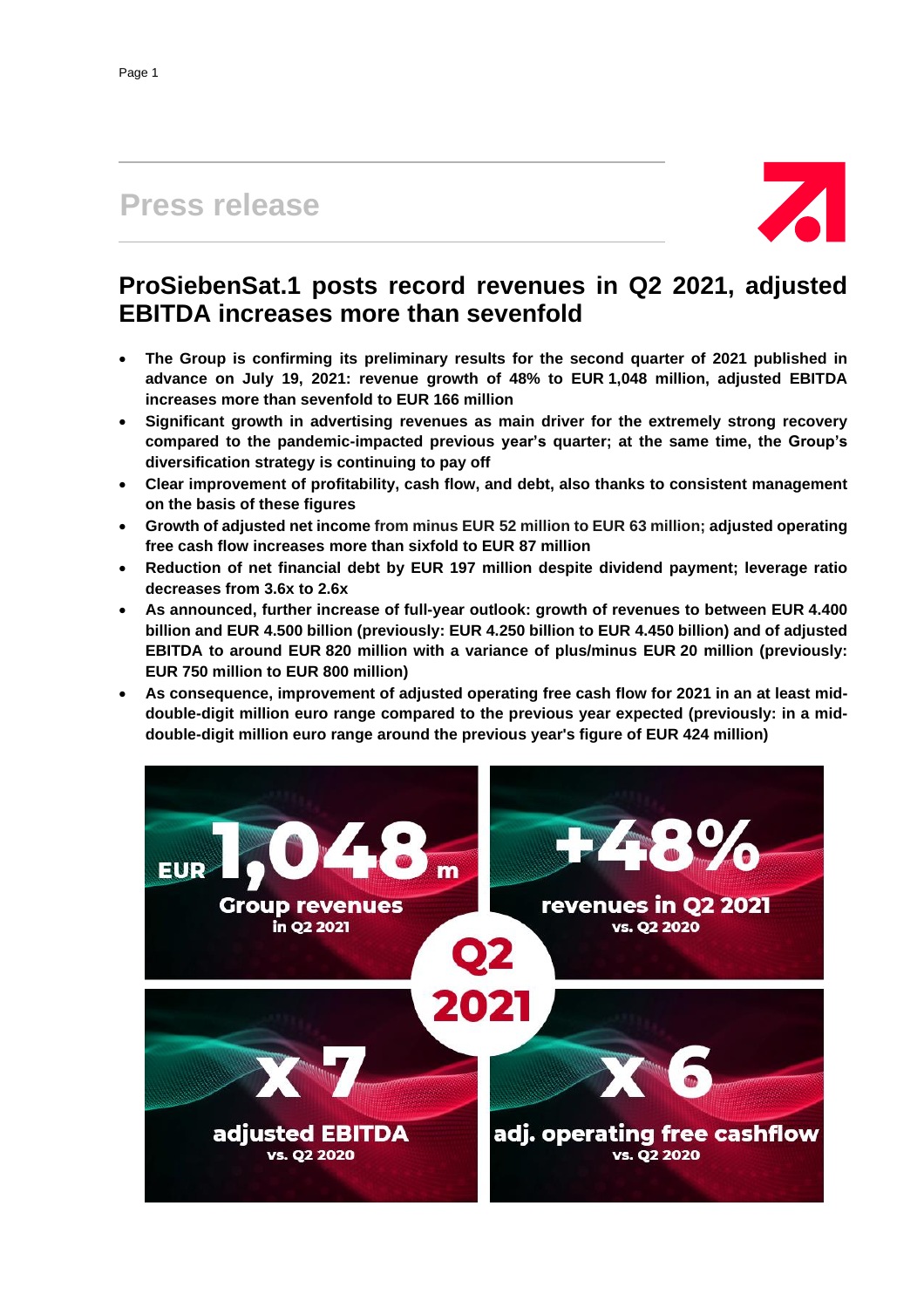**Unterföhring, August 5, 2021.** ProSiebenSat.1 Media SE is continuing to drive forward its sustainable strategy and this operational progress is also reflected in the Group's financial performance: ProSiebenSat.1 Group recorded a dynamic recovery in its portfolio in the second quarter of 2021 compared to the pandemic-impacted previous year's quarter, and is confirming the figures published in advance on July 19, 2021. The Group generated record revenues with an increase of 48% to EUR 1,048 million (previous year: EUR 709 million) – the highest figure ever achieved by ProSiebenSat.1 in a second quarter. Main driver was the very strong growth in the advertising business, which has recovered even more strongly than expected from the impact of the COVID-19 pandemic. At the same time, the significant revenue increase was also carried by other areas that had also still been impacted by the COVID-19 pandemic in the previous quarters. Thus, in the Entertainment segment the content production business also posted strong revenue growth again, while there were likewise clear signs of recovery in the Commerce & Ventures segment. In the Dating segment, the live video business remains an important growth driver with the integration of The Meet Group.

After the effects of the COVID-19 pandemic had still been noticeable in the Group's first quarter of 2021, the strong second quarter now also characterized the half-year period: In the months between January and June 2021, ProSiebenSat.1 increased its revenues by 22% to EUR 1,986 million (previous year: EUR 1,634 million). At the same time, ProSiebenSat.1 's successful diversification strategy is also reflected in the composition of Group revenues: In the first half of 2021, the share of Entertainment advertising revenues from the region of Germany, Austria and Switzerland accounted for only 44% (previous year: 47%) of the Group's total revenues.

**Rainer Beaujean, Chairman of the Executive Board of ProSiebenSat.1 Media SE:** "In addition to the recovery in advertising business, we also saw positive developments in our Dating and Commerce & Ventures business in the second quarter. This shows that our diversification strategy is paying off and that we are on the right track in our development to a digital group. We are convinced that we will close 2021 very positively in terms of both revenues and earnings and have therefore further increased our full-year targets, as already announced. All three segments are creating value for the entire Group and, with this increasingly synergistic, focused, and profitable set-up, ProSiebenSat.1 is performing better than pure, traditional media companies. At the same time, we are focusing on the key figures of profitability, cash flow, and debt as well as our P7S1 ROCE and are continuing to work on improving them significantly and sustainably."

## **Operating performance**

External revenues in the **Entertainment** segment rose dynamically by 55% to EUR 736 million in the second quarter of 2021 (previous year: EUR 476 million). In the previous year's quarter, the segment had been particularly impacted by the effects of the pandemic. As a result of now lower COVID-19 infections and the associated easing of restrictions in private and public life, especially in the German-speaking region, the advertising market is picking up again significantly. In this context, advertising revenues in the Entertainment segment saw a clear recovery with an increase of 55%. Also the content production business recovered from the effects of COVID-19 in the second quarter, with revenues from program production and program sales more than doubling in comparison to the previous year. At the same time, distribution revenues rose by 9% due to further increasing HD user numbers. On a half-year basis, the segment's external revenues grew by 18% to EUR 1,346 million (previous year: EUR 1,139 million) thanks to the strong development in the second quarter.

In the second quarter of 2021, the **Dating** segment generated external revenues of EUR 139 million and thus EUR 81 million more than in the previous-year quarter (previous year: EUR 58 million). This increase is characterized by the acquisition of The Meet Group, which has been complementing the Dating portfolio synergistically since September 2020 and is developing very dynamically in the live video area. Organically<sup>(1)</sup>, revenues in the Dating segment were almost stable compared to the same period last year. This period had benefited from strong demand for matchmaking offerings at the beginning of the pandemic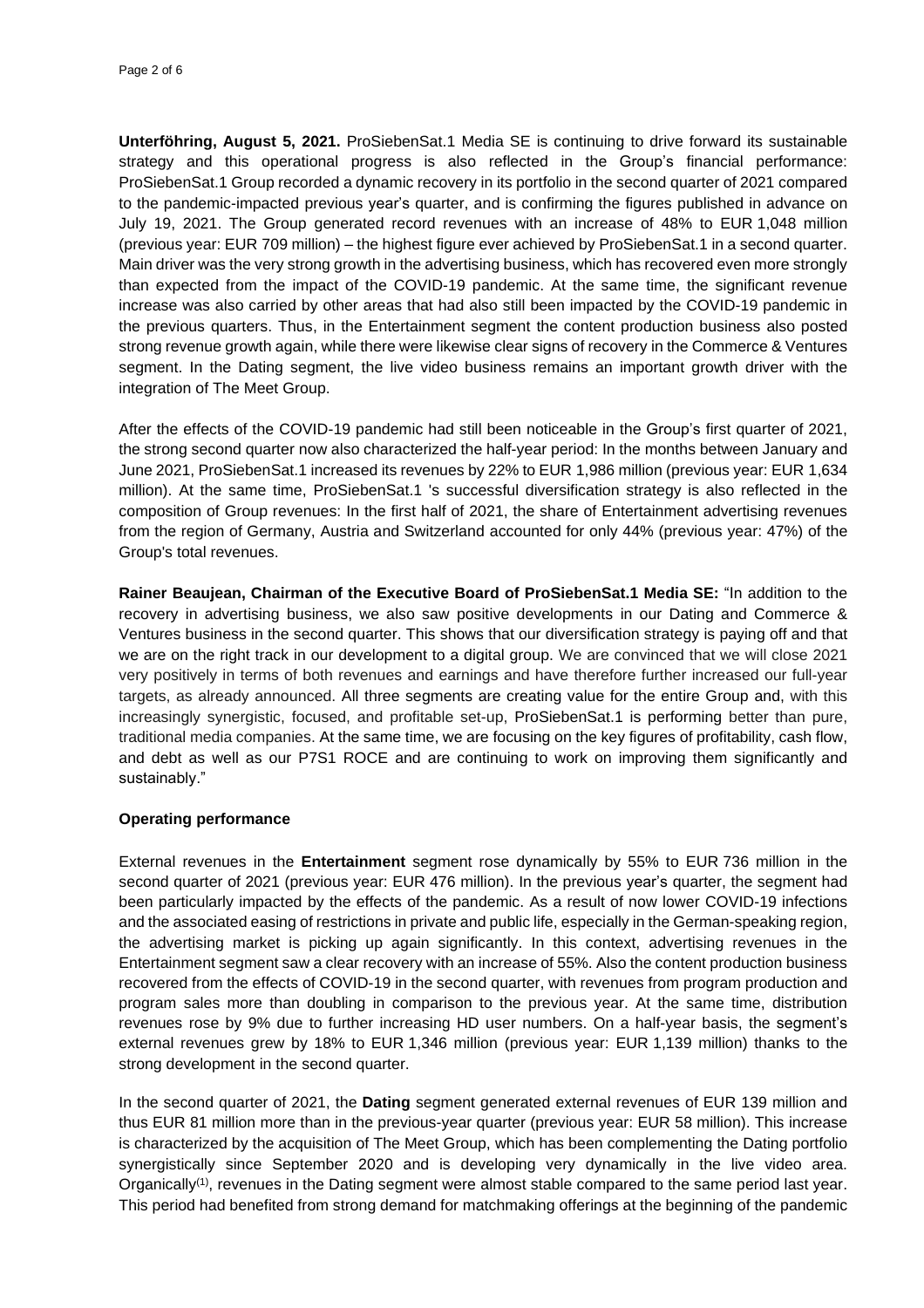in spring 2020. On a pro forma basis, i.e. including the revenues of The Meet Group for the second quarter of 2020, revenues grew by 5%, with The Meet Group also recording particularly high user numbers at the beginning of the pandemic. On a half-year basis, segment revenues more than doubled to EUR 280 million (previous year: EUR 117 million). On a pro forma basis, revenues grew by 19% in the first half of the year, with the live video area in particular developing very dynamically.

In the **Commerce & Ventures** segment, external revenues were at the previous year's level at EUR 172 million (previous year: EUR 176 million) due to the disposal and deconsolidation of the OTC provider WindStar Medical in December 2020. Organically, the segment's revenues grew however significantly by 18%. This was particularly due to the online beauty provider Flaconi, which further continued its growth also in the second quarter of 2021. Overall, the Commerce & Ventures portfolio is now again characterized by an upturn following the easing of COVID-19 restrictions. Significant growth rates were recorded, for example, by the rental car comparison portal Billiger Mietwagen (Silvertours), and also the media-for-equity and media-for-revenue business of SevenVentures developed very positively. These developments characterized the segment revenues in the first half of 2021, which were down 5% year-on-year at EUR 360 million (previous year: EUR 378 million). This is especially due to the sale of WindStar Medical in the previous year. Organically, however, revenues clearly increased by 13% (previous year: EUR 318 million).

As a result of the dynamic revenue growth, the Group's **adjusted EBITDA** also improved significantly, increasing more than sevenfold to EUR 166 million on a quarterly basis (previous year: EUR 23 million). In particular, revenue growth in the high-margin advertising business had a very positive impact on the Group's profitability. In the first half of the year, adjusted EBITDA grew by 71% to EUR 308 million (previous year: EUR 180 million) in line with the revenue increase. Based on this very positive development, **net income** rose significantly from minus EUR 61 million in the previous year to plus EUR 114 million in the second quarter of 2021. As a result, net income grew very dynamically on a half-year basis to EUR 180 million (previous year: -EUR 30 million). Also **adjusted net income** increased significantly in the second quarter of 2021 and grew by EUR 114 million to EUR 63 million (previous year: -EUR 52 million); in the first half of the year, it rose by EUR 93 million to EUR 100 million. This growth largely reflects the very strong development of adjusted EBITDA.

The Group's **adjusted operating free cash flow** increased more than sixfold to EUR 87 million in the second quarter of 2021 (previous year: EUR 14 million). In the first half of 2021, adjusted operating free cash flow also grew significantly to EUR 169 million (previous year: EUR 33 million). This positive development is largely due to the strong earnings growth of the Group in the second quarter.

Despite the dividend payment in June 2021, the Group's **net financial debt** decreased by EUR 197 million year-on-year to EUR 2,156 million as of the end of the second quarter of 2021 (June 30, 2020: EUR 2,353 million). The payment of the dividend of EUR 111 million was at the same time the main reason for the increase in comparison to the end of 2020 (December 31, 2020: EUR 1,968 million). In this context, the **leverage ratio** (the ratio of the Group's net financial debt to its LTM adjusted EBITDA) improved significantly, decreasing to a factor of 2.6x as of the end of the reporting period (December 31, 2020: 2.8x; June 30, 2020: 3.6x). This reflects the lower net financial debt as well as the positive development of adjusted EBITDA in the last twelve months.

## **Outlook**

Against the backdrop of the very strong performance in the second quarter of 2021, ProSiebenSat.1 Group has decided, as communicated on July 19, 2021, to further increase its target ranges for revenues and adjusted EBITDA in full-year 2021 compared to the outlook published on May 12, 2021 on the occasion of the Q1 2021 Quarterly Statement.

In total, the Group is now targeting for full-year 2021 – without further portfolio changes – revenues of EUR 4.400 billion (previously: EUR 4.250 billion) as the lower end and revenues of EUR 4.500 billion (previously: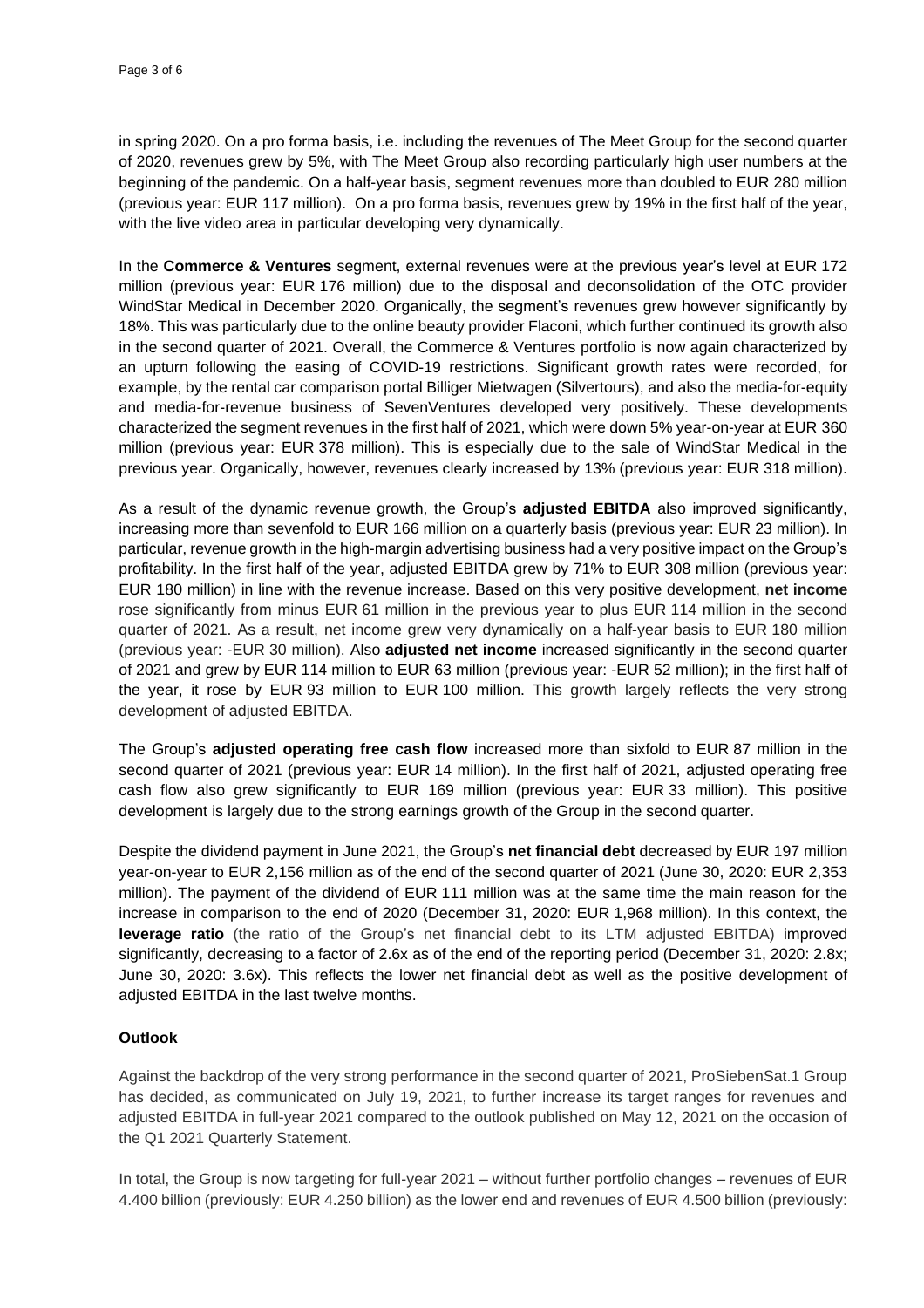EUR 4.450 billion) as the upper end of the target range (previous-year figure adjusted for currency and portfolio effects: EUR 4.055 billion<sup>(2)</sup>). In financial year 2021, Group revenue growth would thus be in a range between 9% and 11% compared to the previous year (previously: 5% to 10%). The range of the revenue target figures continues to depend particularly on the development of advertising revenues in the region of Germany, Austria and Switzerland in the context of the further course of the COVID-19 pandemic. Following the strong development in the second quarter, the Group now assumes a growth of 3% in advertising revenues in the region of Germany, Austria and Switzerland compared to the previous year for the lower end of the revenue target range (previously: -2%), an increase of 7% (previously: 4%) is now the basis for the upper end.

Based on these revenue assumptions, for the full-year of 2021 ProSiebenSat.1 now anticipates a Group adjusted EBITDA – without further portfolio changes – of around EUR 820 million with a variance of plus/minus EUR 20 million (previously: target range of EUR 750 million to EUR 800 million; previous-year figure adjusted for currency and portfolio effects: EUR 708 million(3) ). This corresponds for the mid-point to a year-on-year increase of 16%.

The adjusted operating free cash flow is amongst others based on the development of the adjusted EBITDA. Reaching a midpoint of the now targeted adjusted EBITDA target range as well as after the very positive cash flow development in the first half of the year 2021, the Group now assumes that the adjusted operating free cash flow for the full-year – for reasons of comparability corrected for the change of investments in relation to the construction of the new campus at the premises in Unterföhring – should improve in an at least mid-double-digit million euro range compared to the previous year (previous year: EUR 424 million; previously: development in a mid-double-digit million euro range around the previous year's figure of EUR 424 million).

In this context, ProSiebenSat.1 Group also assumes a lower than originally expected leverage ratio at the end of the year. Thanks to the consistent management and the associated improvement of relevant key earnings figures, the Group now anticipates already for the year-end 2021 – depending on business performance and not including any portfolio changes – a leverage ratio at the upper end of the corridor between 1.5x and 2.5x which the Group targets in the mid-term. Previously, ProSiebenSat.1 assumed for 2021 a leverage ratio slightly above or at the upper end of the target corridor (previous year: 2.8x).

The increase of the revenue and adjusted EBITDA target ranges also has a positive effect on the Group's other most important financial performance indicators:

The adjusted net income of the Group continues to be mainly determined by the development of the adjusted EBITDA. As before, this key figure is furthermore influenced by the financial result, which includes among others the at-equity investment in the streaming platform Joyn, and by income taxes. On this basis and without further portfolio changes, the Group thus continues to expect that the adjusted net income for the full-year 2021 should be above the previous year's figure of EUR 221 million. Accordingly, the dividend payment to the shareholders of the Group, which is based on this key figure, would also increase (general dividend policy: pay-out of around 50% of adjusted net income).

ProSiebenSat.1 Group measures the mid-term financial success of the company on the basis of P7S1 ROCE (return on capital employed). The Group introduced this key financial indicator as a key figure for the entire Group in 2020. In financial year 2021, we continue to target a P7S1 ROCE of more than 10% (previous year: 10%). For the Group as a whole, this key figure is expected to exceed 15% in the mid-term.

(1) Organic = adjusted for portfolio and currency effects.

(2) Based on revenues in financial year 2020 translated at the exchange rates used for planning purposes in financial year 2021 (EUR/USD exchange rate of around USD 1.22) less revenues of the companies deconsolidated in 2020 – WindStar Medical at EUR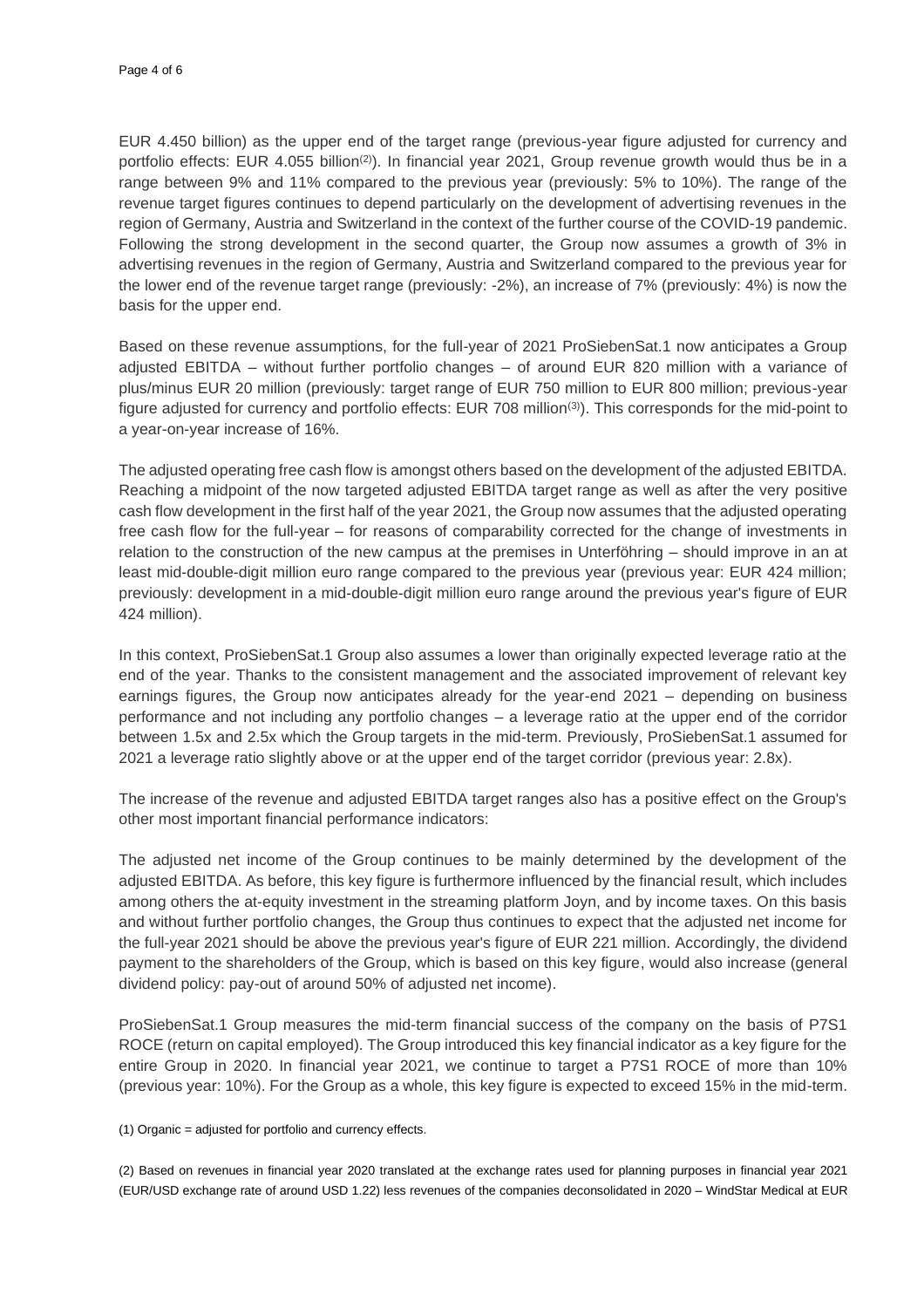114 million and myLoc at EUR 10 million – plus pro forma revenues for The Meet Group between January and August 2020 of EUR 173 million, also translated at the exchange rate used for planning purposes in financial year 2021 (EUR/USD exchange rate of around USD 1.22).

(3) Based on adjusted EBITDA in financial year 2020 translated at the exchange rates used for planning purposes in financial year 2021 (EUR/USD exchange rate of around USD 1.22) less adjusted EBITDA of the companies deconsolidated in 2020 – WindStar Medical at EUR 23 million and myLoc at EUR 3 million – plus the pro forma adjusted EBITDA contributions for The Meet Group between January and August 2020 of EUR 33 million, also translated at the exchange rate used for planning purposes in financial year 2021 (EUR/USD exchange rate of around USD 1.22).

Further key figures can be found on our Group website at www.ProSiebenSat1.com. The presentation and the Half-Yearly Financial Report 2021 will also be available here from 7:30 a.m. on August 5, 2021.

| in EUR m                                                         |         |         |             |       |                 |             |
|------------------------------------------------------------------|---------|---------|-------------|-------|-----------------|-------------|
|                                                                  | Q2 2021 | Q2 2020 | Change in % |       | H1 2021 H1 2020 | Change in % |
| Revenues                                                         | 1,048   | 709     | 48%         | 1,986 | 1,634           | 22%         |
| Adjusted EBITDA <sup>(1)</sup>                                   | 166     | 23      | $>+100%$    | 308   | 180             | 71%         |
| Adjusted EBITDA-margin<br>(in %)                                 | 15.8%   | 3.3%    | 12.5 %pp    | 15.5% | 11.0%           | 4.5 %pp     |
| <b>EBITDA</b>                                                    | 151     | 21      | $>+100\%$   | 289   | 166             | 74%         |
| Reconciling items                                                | $-15$   | $-2$    | $>+100%$    | $-19$ | $-14$           | 41%         |
| Operating result (EBIT)                                          | 83      | -35     | $\tilde{}$  | 163   | 45              | $>+100\%$   |
| Financial result                                                 | 54      | $-33$   |             | 46    | $-70$           |             |
| Consolidated net profit                                          | 114     | -61     | $\tilde{}$  | 180   | -30             |             |
| Attributable to<br>shareholders of<br>ProSiebenSat.1 Media<br>SE | 123     | $-54$   |             | 189   | $-17$           |             |
| Non-controlling interests                                        | -9      | $-7$    | 33%         | -9    | $-13$           | $-34%$      |
| Adjusted net income <sup>(2)</sup>                               | 63      | $-52$   |             | 100   | 7               | $>+100%$    |
| Adjusted earnings per<br>share (in EUR)                          | 0.28    | $-0.23$ |             | 0.44  | 0.03            |             |
| Adjusted operating free<br>cash flow $(3)$                       | 87      | 14      | $>+100%$    | 169   | 33              | $> +100%$   |
| Free cash flow $(4)$                                             | $-11$   | $-41$   | $-73%$      | $-36$ | $-91$           | $-60%$      |
| Cash flow from operating<br>activities                           | 269     | 228     | 18%         | 500   | 514             | $-3%$       |

## **Key figures of ProSiebenSat.1 Group**

#### **Key figures of ProSiebenSat.1 Group** in EUR m

|                               | <b>June 30, 2021</b> | Dec. 31, 2020 | June 30, 2020 |
|-------------------------------|----------------------|---------------|---------------|
| Eauity                        | 1.776                | .68           | 270           |
| Equity ratio (in %)           | 27.9%                | 23.8%         | 18.7%         |
| Cash and cash equivalents     | 438                  |               | .190          |
| Net financial debt $(5)$      | 2.156                | .968          | 353           |
| Leverage ratio <sup>(6)</sup> | 2.6x                 | 2.8x          | 3.6x          |

#### **Segment key figures of ProSiebenSat.1 Group** in EUR m

|                                | Q <sub>2</sub> 2021 | Q2 2020 | Change in % H1 2021 |       | H1 2020 | Change in % |
|--------------------------------|---------------------|---------|---------------------|-------|---------|-------------|
| Entertainment                  |                     |         |                     |       |         |             |
| Revenues                       | 760                 | 496     | 53%                 | 1.394 | 1.186   | 18%         |
| <b>External revenues</b>       | 736                 | 476     | 55%                 | 1.346 | 1,139   | 18%         |
| Adjusted EBITDA <sup>(1)</sup> | 142                 | 3       | >+100%              | 239   | 145     | 65%         |
| <b>Dating</b>                  |                     |         |                     |       |         |             |
| Revenues                       | 139                 | 58      | $>+100\%$           | 280   | 117     | $>+100%$    |
| External revenues              | 139                 | 58      | $>+100%$            | 280   | 117     | $>+100%$    |
| Adjusted EBITDA <sup>(1)</sup> | 28                  | 16      | 81%                 | 61    | 31      | 95%         |
| <b>Commerce &amp; Ventures</b> |                     |         |                     |       |         |             |
| Revenues                       | 173                 | 179     | $-3%$               | 361   | 387     | $-7%$       |
| <b>External revenues</b>       | 172                 | 176     | $-2%$               | 360   | 378     | $-5%$       |
| Adjusted EBITDA <sup>(1)</sup> | ◠                   | 9       | $-71%$              | 19    | 15      | 31%         |